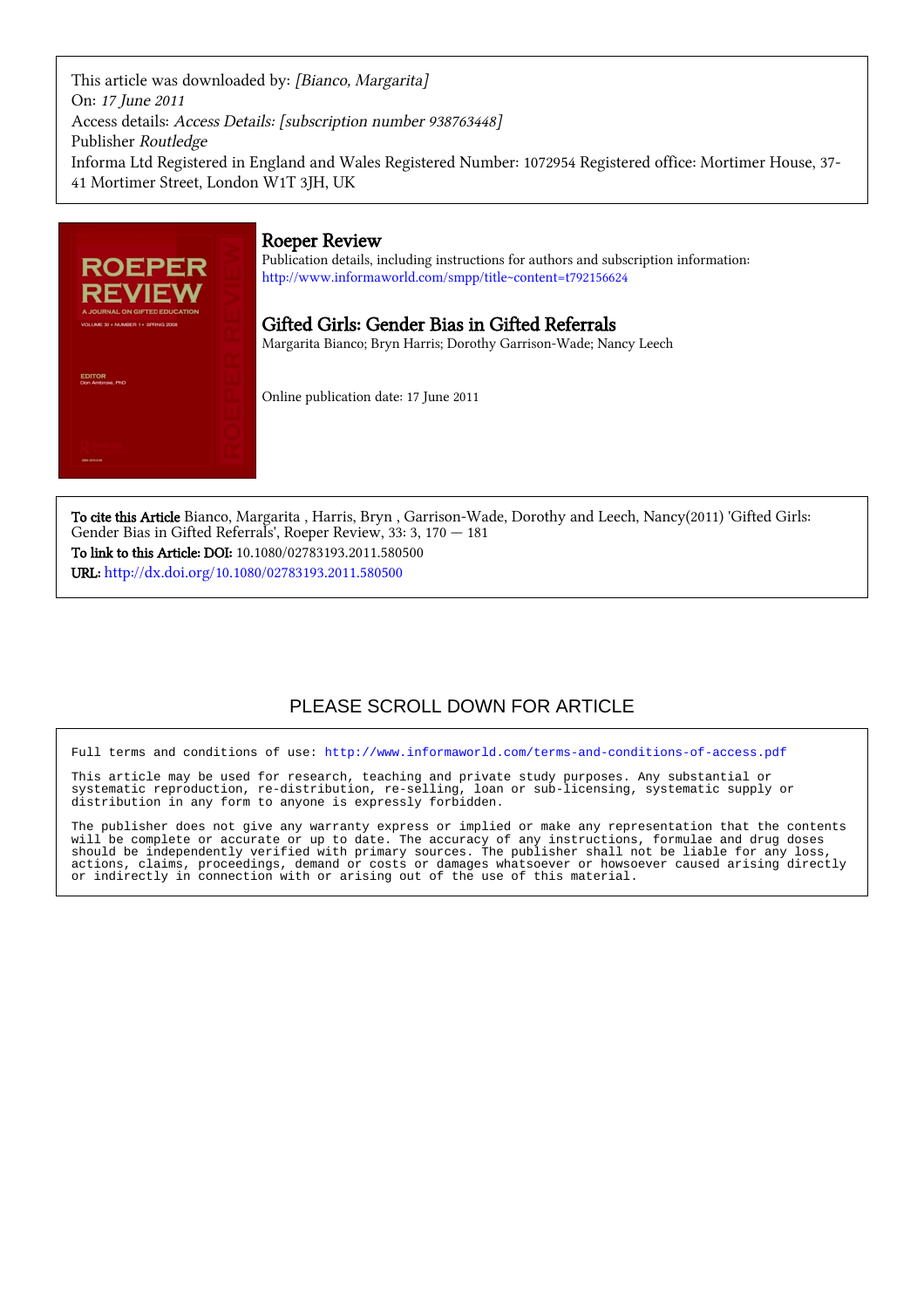

# Gifted Girls: Gender Bias in Gifted Referrals

Margarita Bianco, Bryn Harris, Dorothy Garrison-Wade, and Nancy Leech

The goal of this mixed-methods study was to explore the effect of gender on teachers' willingness to refer students to a gifted and talented program. Teachers (*N* = 28) were provided with one of two profiles (i.e., female or male) describing a gifted student. Results indicated that teachers' decisions for referral to gifted programs were significantly influenced by the student's gender; teachers were much less willing to refer a female student than an identically described male student to gifted programs. Further, qualitative analysis revealed that teachers' descriptions of students and reasons for their referral decisions differed considerably based on the student's gender. Responses illustrated gender bias in teachers' perceptions, expectations, and beliefs about the profiled students. Implications for practice are discussed.

Keywords: gender bias, gifted, girls, teacher referral

Females, as well as gifted and talented females, have historically faced many challenges and inequalities within the educational system. The challenges are complex and can inhibit females from reaching their full potential during their school years and beyond. Among the many barriers that girls face are the biases that teachers' have based on gender (M. Sadker & Sadker, 1994). Given that one of the most common methods for screening students for gifted identification includes teachers' observations and nominations (Coleman, Gallagher, & Foster, 1994; Hallahan, Kauffman, & Pullen, 2009), teachers' perceptions of students, and teachers' unintended biases, it is critically important that we examine which students teachers nominate for gifted programs and why the students were chosen. In the current study we asked what the effect of students' gender on teachers' nominations is for gifted referrals and what this means for gifted girls. We begin with a brief background on the literature regarding teacher nominations and the effects of teacher bias as well as gender bias, followed by a brief explanation of the current study. We then present the quantitative and qualitative findings followed by discussion and the implications of the current study.

## TEACHER REFERRALS

Classroom teachers play a very important role in the initial identification of gifted students. Although methods for identifying gifted and talented students vary widely between states and local school districts, it is frequently teachers' ratings and nominations that form the initial pool of students to be formally tested for identification of giftedness (Davis & Rimm, 2004; Richert, 1997). In other words, teachers' judgments and recommendations of whom to include for formal assessment often becomes the first step in the identification process. As such, gaining access to gifted*/*talented identification and services is often dependent on teachers' perceptions. This "gatekeeper" role is an "obvious potential source of unfairness in the entrance process" (McBee, 2006, p. 103). Relying on teachers' judgments and ability to accurately identify gifted students has been widely debated over the last several decades (Gagné, 1994; Hoge & Cudmore, 1986; Pegnato & Birch, 1959). In Pegnato and Birch's classic study, they examined the effectiveness of various methods for identifying gifted students and reported that teachers were ineffective at identifying students who had an IQ over 130. Simply stated, the results of their study indicated that teachers' judgments related to students'cognitive abilities were unreliable. Although Pegnato and Birch are frequently cited to support the notion that teachers are unreliable when asked to identify gifted students in their classrooms, their study has been criticized for the research methodology employed (see Gagné). Gagné re-evaluated Pegnato and Birch's methodology and computed a correlation coefficient

Received 13 October 2009; accepted 23 March 2010.

Address correspondence to Margarita Bianco, School of Education and Human Development, University of Colorado Denver, 1380 Lawrence Street, Room 640, Campus Box 106, P. O. Box 1733364, Denver, CO 80217-3364. E-mail: Margarita.Bianco@ucdenver.edu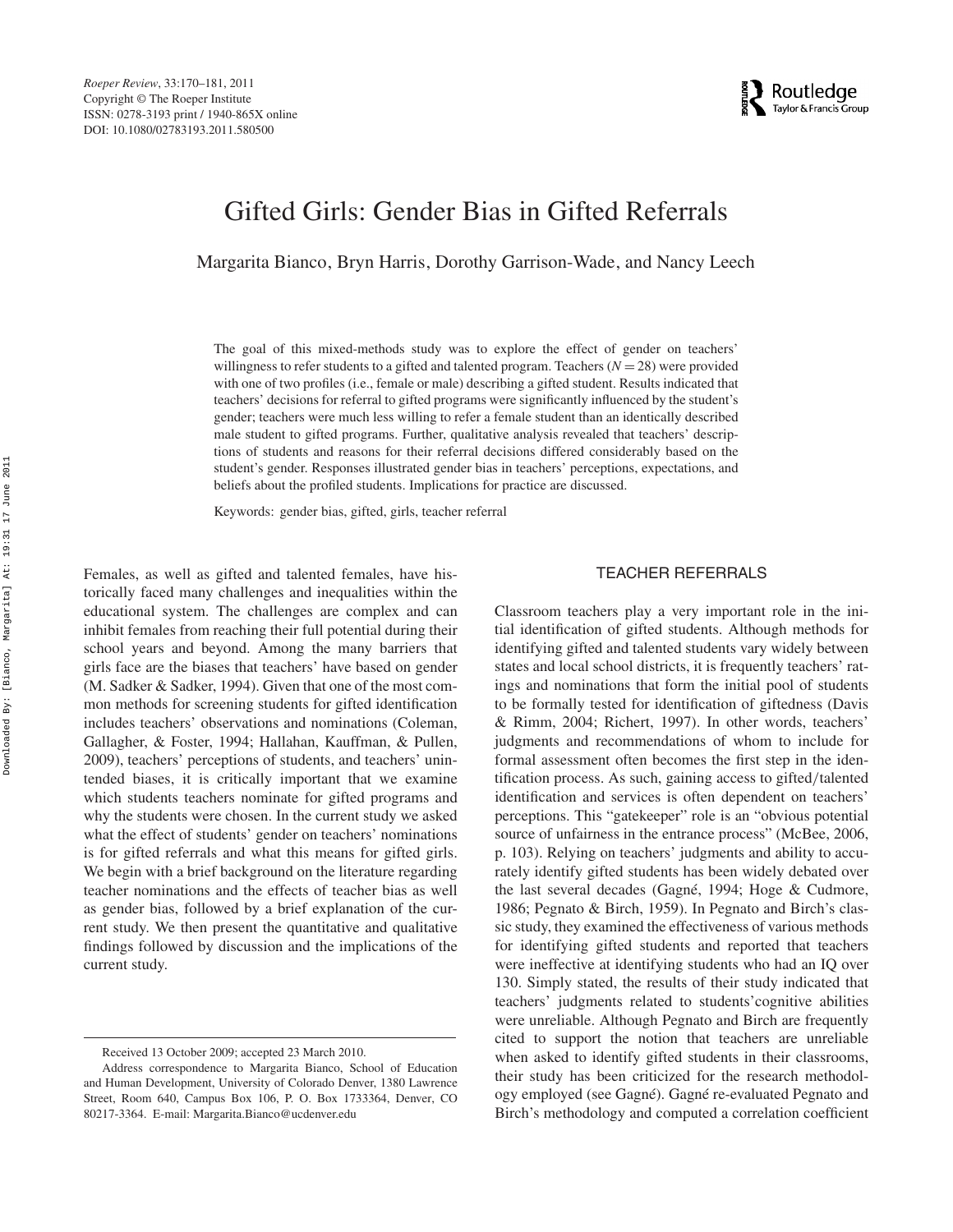between each method and the criterion. The results from this new analysis showed that teachers were not less effective in their prediction of identifying children for gifted services when compared to other sources of information.

Research illustrates that teachers' biases exist when nominating students for gifted services. Teachers typically nominate students who conform to their expectations of what gifted students look like, how they perform on various measures of achievement, how they behave in the classroom (Davis & Rimm, 2004), and how they use existing ideals based on dominant cultural assumptions to guide their judgments of giftedness (Peterson & Margolin, 1997).

#### Teacher Bias: Effects on Referrals

Recent research has demonstrated that teachers' biases and stereotypic expectations of students have contributed to the underrepresentation of students from certain populations receiving gifted services (Bianco, 2005; Bianco & Leech, 2010; Ford, 1996; Ford, Grantham, & Whiting, 2008; McBee, 2006; Minner, 1989, 1990; Minner, Prater, Bloodworth, & Walker, 1987). For example, Bianco and Leech examined the effects of disability labels*learning disabilities* (LD) and *emotional and behavioral disorders* (EBD) on teachers' willingness to refer students to gifted programs using three vignettes describing a gifted student. Results indicated that when given identical student profiles and asked to make referral decisions, special education, general education, and teachers of the gifted were significantly influenced by the LD and EBD disability labels. All teacher groups were much less willing to refer students with a disability label to gifted programs than students with no disability label. According to Bianco, the emphasis on identifying and remediating deficit areas may prevent teachers from recognizing gifted abilities within their students. From this study, it appears that teachers' lowered expectations for students with disabilities apparently prohibit referral to gifted programs.

Teacher bias has also contributed to the underidentification and underrepresentation of culturally and linguistically diverse gifted students (Ford & Grantham, 2003; Ford et al., 2008). Ford et al. suggested that deficit thinking and lack of teacher referral for gifted programs are key factors in the continued underrepresentation of diverse students in gifted programs. When teachers view students through a deficit lens, their perceptions are blurred; the focus is on what students cannot accomplish. As a result, students' gifted abilities go unrecognized and they are not considered for gifted screening, even when they meet or exceed a school district's requirements. Ford's (1996) research found that for some African American highschool students who met and surpassed district criteria for gifted programs (some since elementary school), many had never been referred by their teachers for initial screening. More recently, McBee (2006) conducted a study examining referral sources, including teacher nominations, for gifted identification screening. Although McBee offerred several explanations for the results, the findings suggest that bias exists in teachers' nominations, and this may be a contributing factor in the continued underrepresentation of students of color and students from low-socioeconomic-status (SES) backgrounds in gifted programs. These findings are particularly disturbing when one considers recent research indicating that general-education classroom teachers "feel the most important determinant in whether or not a child receives gifted services should be teacher nominations" (Schroth & Helfer, 2008, p. 169). When untrained teachers become the gatekeepers for admission to gifted programs, many qualified students get overlooked.

Fortunately, however, researchers have documented the positive effects of professional development training for classroom teachers in identifying gifted learners (Robinson, Shore, & Enersen, 2007). When provided with information and coaching on the nature and needs of gifted learners, teachers are better equipped to identify gifted characteristics and make more informed referral decisions. In fact, in an early study by Gear (1978), teachers became twice as effective in making accurate referrals for gifted services with as little as 10 hours of training in recognizing the characteristics of gifted learners.

As discussed, research has documented the effects of teacher biases and stereotypic perceptions of students based on disability (Bianco, 2005; Bianco & Leech, 2010; Minner, 1989, 1990; Minner et al., 1987). Furthermore, researchers have discussed the effect of teacher bias on the continued underrepresentation of racially, ethnically, and linguistically diverse students in gifted programs (Ford, 1996; Ford & Grantham, 2003; Ford et al., 2008; Valdés, 2003). Yet, what do we know about the effect of gender bias in schools or the effects of gender bias in teachers' referrals to gifted programs?

## GENDER BIAS IN SCHOOLS

Much has been written about gender bias in schools over the last few decades. This topic was brought to national attention with the publications of *How Schools Shortchange Girls* (Wellesley College Center for Research on Women, 1992) and *Failing at Fairness: How America's Schools Cheat Girls* (M. Sadker & Sadker, 1994). These reports, and many others, have documented years of research in classrooms across the country examining the inequitable educational experiences and opportunities girls face in schools. School communities and individual teachers convey gender-biased messages to students each and every day. These messages and unintended biases are communicated to students by what is expected of them, how they are treated, how and what they are taught, how learning is assessed, and the type of encouragement they receive relative to pursuing different paths throughout their school trajectory and beyond.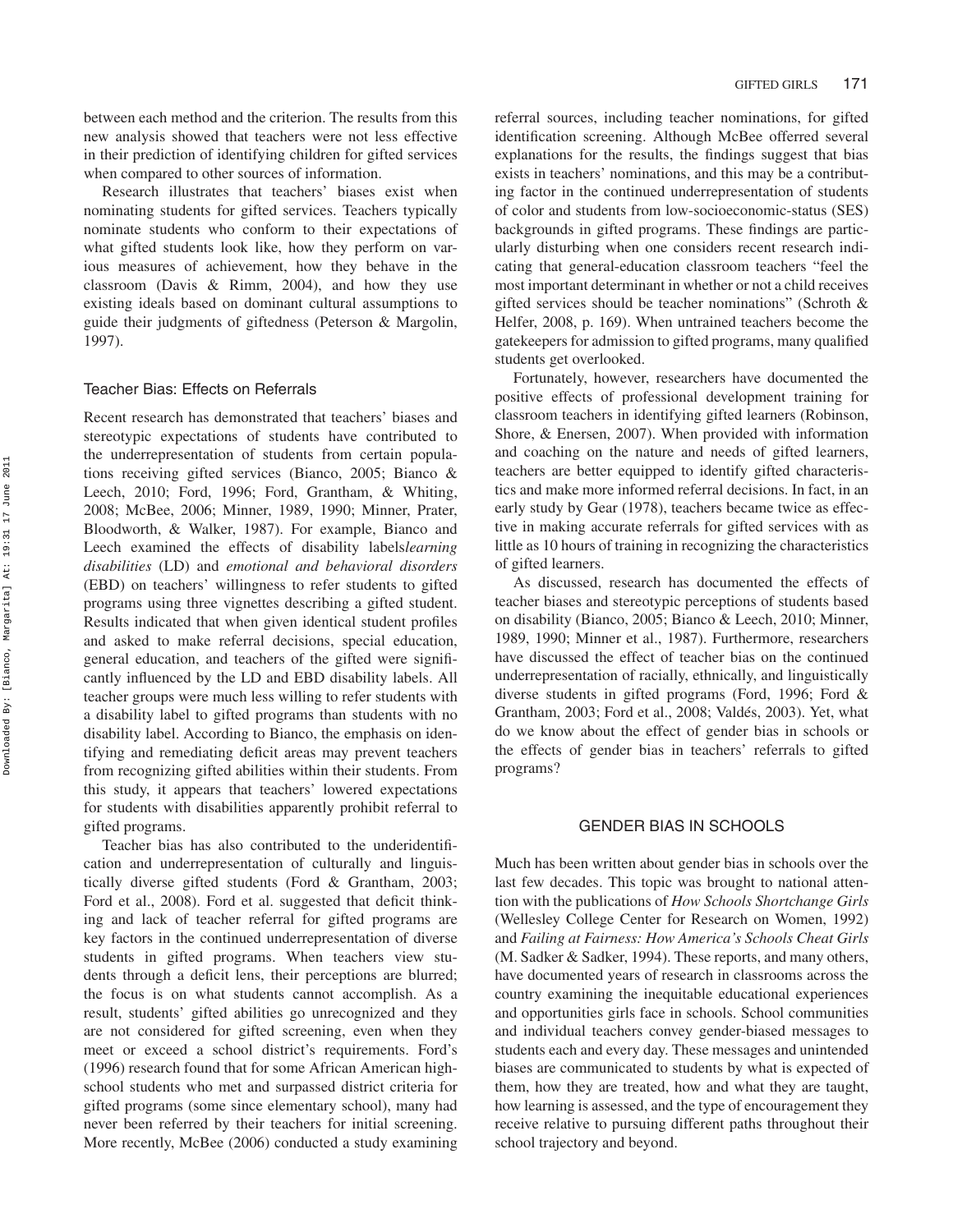Several studies have documented differential treatment of students based on gender. Researchers suggest that boys are consistently given more instructional time, teacher attention, and praise and are called on more often than girls (Wellesley College Center for Research on Women, 1992). Teachers also tend to expect more from and interact more with gifted boys than gifted girls (Cooley, Chauvin, & Karnes, 1984). These teacher–student interaction patterns appear to be even more pronounced when dealing with high-achieving students; that is, in the top 10–20% of school population and in science and math classes American Association of University Women (AAUW). For example, Baker (1986) found that in science classes teachers questioned boys 80% more often than they did girls. In another study, Tobin and Garnet (1987) reported that 79% of science experiments were conducted by boys. Although teachers state that they want to treat students equitably, boys and girls continue to receive different treatment (D. Sadker & Zittleman, 2005). Siegle and Reis (1998) found that although teachers perceived gifted girls as working harder and producing better quality work than gifted boys, they still assigned higher grades to the boys. As a result of this differentiated treatment, gifted girls may accept teachers' evaluations of their "lower" ability and believe this to be true.

There has been a shift in focus in recent years. Increased attention has been focused on boys' underachievement, particularly in the areas of reading and writing (Neu & Weinfeld, 2007). Additionally, researchers have called attention to the overidentification of boys receiving special education, especially in the areas of emotional and behavior disorders, learning disabilities, and intellectual disabilities (Donovan & Cross, 2002). This is particularly true for African American and Latino boys. Gender bias does not only affect girls.

Although gender bias persists in the classroom and can be seen in teachers' expectations and gender stereotypes (Fleming, 2000), too many educators assume that gender bias no longer exists. According to Fox and Soller (2007), many teachers of the gifted "assume that gender inequity is a thing of the past and fail to monitor for [gender] differences in participation rates" (p. 579). Teachers' unintended gender biases may also influence who they will consider for gifted referral.

## Gender Bias in Gifted Referrals

Despite decades of attention to gender equity in schools and, more specifically, gender issues in gifted education, there is a limited body of recent research specifically examining the role that gender plays in referring students for gifted programs. Some research suggests that gender bias exists. For example, researchers found that gender stereotypes may play a role in teacher identification practices for gifted and talented programming. Powell and Siegle (2000) surveyed 92 educators by providing them with profiles of a child who could potentially be gifted. The researchers gave the participants 15 profiles that contained a mixture of male and

female depictions and asked them to make recommendations about which of the children should be included in a gifted and talented program. The classroom teachers and gifted and talented specialists appeared to conform to certain gender stereotypes, because boys were more likely to be excused for being disorganized and introverted. Male students were also rated higher than their female counterparts if they were not interested in reading. When students fail to conform to gender stereotypes, their likelihood of being nominated for gifted and talented programs may increase. The authors concluded that some students may be nominated for gifted and talented programming because they do not "fit the mold." According to Siegle (2001), gender bias in the nomination process for gifted services may be a function of the characteristics being rated. When teachers have preconceived notions of gender specific behavioral characteristics, they may be more likely to nominate students when their assumptions are challenged (Powell & Siegle, 2000).

Powell and Siegle (2000) explored the interaction of gender with student interests and work habits (producers and nonproducers) on teachers' nominations for gifted programs. They also explored which student characteristics promoted student nomination to gifted programs. Teachers were asked to nominate students for gifted programs based on hypothetical student profiles. The findings suggested that teachers were more likely to select students when the behaviors did not match expected gender stereotypes. For example, teachers who believed that boys are better at math rated the profile of a female student who excelled in mathematical problem solving higher than the identical profile of a male student who also excelled in math. Similarly, teachers who believed that female students were better at reading rated the profile of a male student who was an avid reader higher than a female student with the same skill set.

## PURPOSE OF THE STUDY

Scholars in the field of gifted education have recognized the paucity of research concerning gifted girls (Kerr, 1991, 2000; Reis, 1991; Reis & Callahan, 1996; Siegle & Reis, 1998). Because teacher ratings and nominations play a critical role in the initial identification process, it is important to explore the effects of their biases, including gender bias, on the referral process. Given the limited empirical research specifically examining gender bias in gifted referrals, this study was designed to explore the effect of students' gender on teachers' referrals to gifted programs. Further, teachers' narrative comments regarding their decision making in the referral process are explored. Two research questions were investigated:

- 1. Do referral ratings for gifted programs differ by gender of the student?
- 2. What reasons do teachers provide for their referral decisions?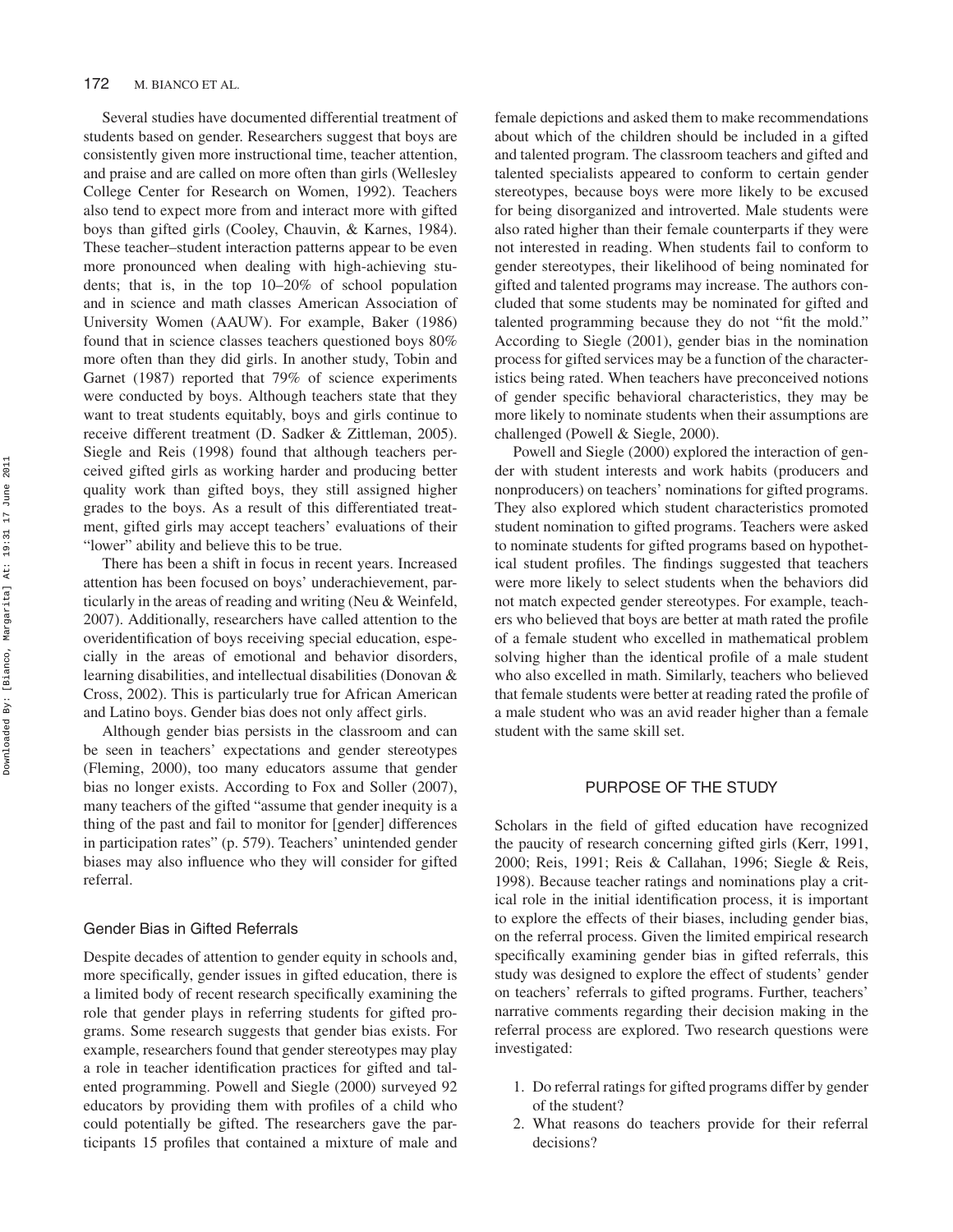#### METHODS

This study is a fully mixed concurrent equal status design mixed methods study (Leech & Onwuegbuzie, 2009). This type of design involves mixing qualitative and quantitative approaches across more than one step of the research process. As stated by Leech and Onwuegbuzie:

A fully mixed concurrent equal status design involves conducting a study that mixes qualitative and quantitative research within one or more or across the following four components in a single research study: the research objective, type of data and operations, type of analysis, and type of inference. In this design, the quantitative and qualitative phases are mixed concurrently at one or more stages or across the components. Both elements are given approximately equal weight. (p. 270)

Therefore, in this study, at the data collection, analysis, and interpretation stages, the qualitative and quantitative approaches were mixed. These data are part of a larger study examining the effects of race, gender, ethnicity, and English-language proficiency on teachers' referrals to gifted programs.

#### **Participants**

Teachers from P–12 schools in Colorado and Florida participated in the study. There were a total of 189 participants in the larger study. In the larger study, the participants were randomly assigned 1 of 11 conditions, with each condition differing by one variable being explored (e.g., race, ethnicity, English-language proficiency, gender). Of the 189 participants in the larger study, 28 participants were randomly assigned into one of two profiles of interest for the present study: either a Caucasian female (i.e., Doreen) or a Caucasian male (i.e., Darin).<sup>1</sup> Specific demographic information regarding the participants in each condition is reported below.

#### *Doreen: Caucasian Female Profile*

A total of 14 participants were randomly assigned the profile of Doreen, a Caucasian female student. Table 1 presents specific demographic information for the participants.

The socioeconomic status of the student population at the schools where these teachers worked was measured through the percentage of students who qualified for free*/*reduced priced lunches. Four teachers reported working at schools that had less than 10% of the student population qualifying for free*/*reduced priced lunch, two had 10–20%, two had 21– 40%, two had 41–60%, one had 61–80%, and two had 81% or more of the student population qualifying for free*/*reduced priced lunch.

## *Darin: Caucasian Male Profile*

There were 14 randomly selected participants assigned to Darin, the Caucasian male profile. Table 1 presents specific demographic information for the participants.

Two teachers in this group reported working at schools that had 10% of the student population at the school qualifying for free*/*reduced priced lunch, one had 21–40%, two had 41–60%, five had 61–80%, and one had more than 81% of the student body qualifying for free*/*reduced priced lunch.

TABLE 1 Participant Demographic Information

|                     | Doreen         | Darin          |
|---------------------|----------------|----------------|
| n                   | 14             | 14             |
| Location            |                |                |
| CO                  | 8              | 6              |
| FL                  | 4              | 7              |
| Missing             | $\overline{c}$ | 1              |
| Gender              |                |                |
| Male                | 3              | 3              |
| Female              | 10             | 10             |
| Missing             | 1              | 1              |
| Racial background   |                |                |
| African American    | 1              | 1              |
| Caucasian           | 11             | 11             |
| Hispanic            | 1              | 1              |
| Missing             | $\overline{2}$ | $\overline{2}$ |
| Level of education  |                |                |
| Undergraduate       | $\overline{c}$ | 1              |
| College graduate    | 5              | $\overline{4}$ |
| Master's degree     | 5              | 5              |
| Specialist          | $\overline{0}$ | $\mathbf{1}$   |
| Doctorate           | 1              | $\theta$       |
| Other               | $\overline{0}$ | $\overline{c}$ |
| Missing             | 1              | 1              |
| Teaching assignment |                |                |
| General classroom   | 7              | 5              |
| Special education   | $\overline{c}$ | $\overline{4}$ |
| Gifted              | 1              | $\overline{0}$ |
| Other               | 3              | $\overline{4}$ |
| Missing             | $\mathbf{1}$   | 1              |
| Grade level taught  |                |                |
| Elementary          | 5              | 5              |
| Middle school       | 3              | $\mathbf{1}$   |
| High school         | 3              | $\overline{2}$ |
| Graduate school     | 1              | $\overline{c}$ |
| Missing             | $\overline{2}$ | $\overline{c}$ |
| Years of experience |                |                |
| 0-3 years           | 5              | 5              |
| 4-7 years           | 6              | 3              |
| 8-11 years          | $\overline{c}$ | $\overline{c}$ |
| $12-15$ years       | $\mathbf{0}$   | $\overline{c}$ |
| $16 + years$        | $\mathbf{0}$   | 1              |
| Missing             | 1              | 1              |

<sup>&</sup>lt;sup>1</sup>The profiles used in the current study were designed to examine differences in teachers' referrals by gender; therefore, we did not introduce other confounding variables such as diverse racial and ethnic backgrounds since there is a significant body of literature demonstrating teacher bias in this regard; see, for example, Ford (1996) and Ford et al. (2008).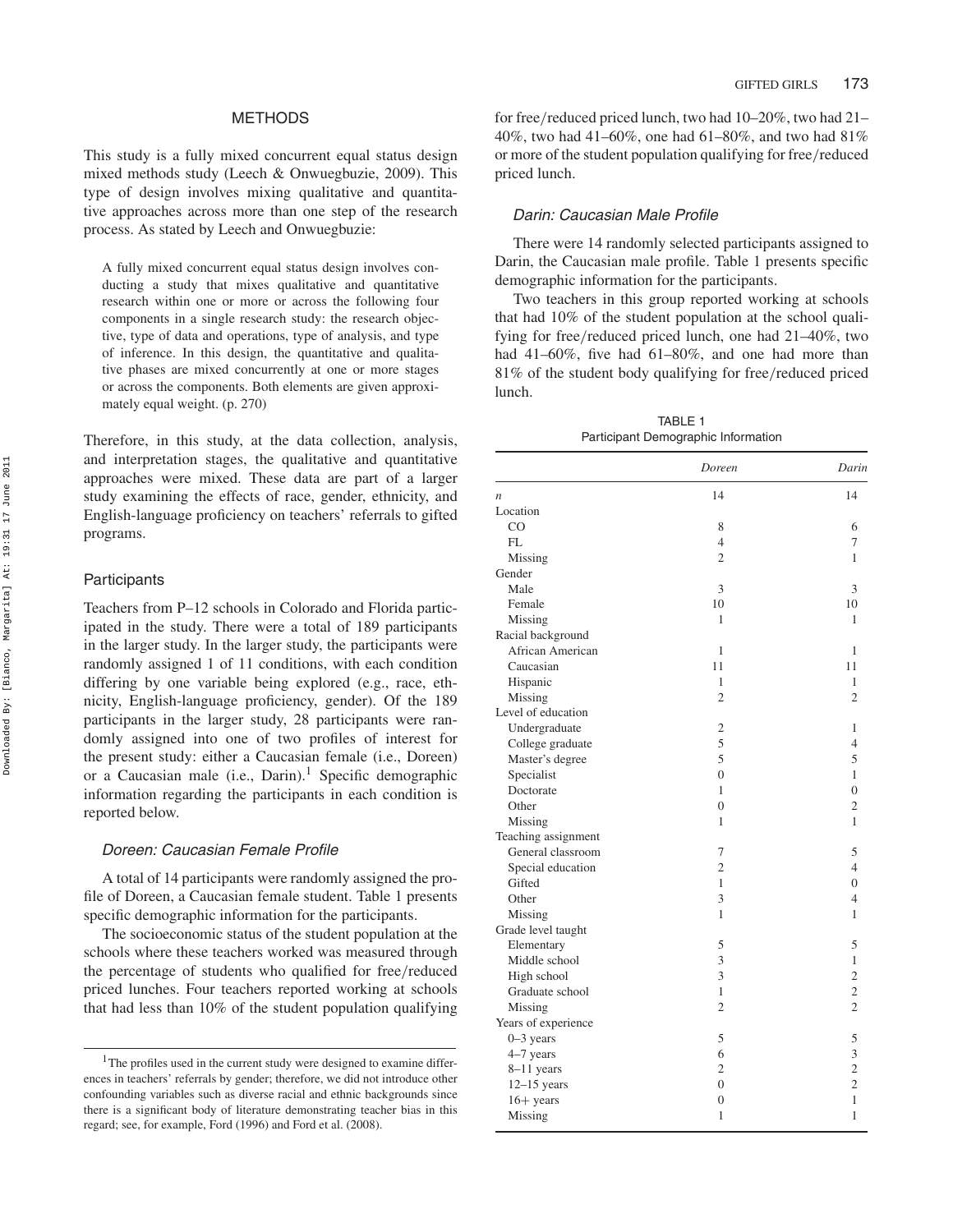## Procedure

In the larger study from which these data were drawn, participants were randomly assigned to one of 11 different conditions. Two treatment conditions were analyzed: a Caucasian male student with gifted characteristics (i.e., Darin) and an identically described Caucasian female student with gifted characteristics (i.e., Doreen).

Each participant was given a vignette to read that described a student with gifted characteristics. The vignette stem can be found in the Appendix. In the current analysis, each vignette described a gifted student who was delineated as either a Caucasian male (i.e., Darin) or Caucasian female (i.e., Doreen). All other describing features in the vignettes were identical. Participants were randomly assigned to one of the two conditions. The vignette stem describing the gifted student remained constant across both conditions. Half of the participants  $(n = 14)$  received the vignette stem identifying the student as Doreen (i.e., Doreen is a 9-year-old Caucasian fourth grader who recently arrived at your school) while using the pronoun *she* throughout the vignette to delineate gender. The other half of the participants  $(n = 14)$  received the vignette stem identifying the student as Darin (i.e., Darin is a 9-year-old Caucasian fourth grader who recently arrived at your school) while using the pronoun *he* throughout the vignette to delineate gender.

After reading the vignettes, participants completed a survey. The survey consisted of six Likert-scale statements, ranging from 1 (*strongly agree*) to 4 (*strongly disagree*). Five of the statements served as distracters. These included:

- 1. I would recommend that this student join one of the after-school art clubs.
- 2. I would recommend that this student participate in our school sports program.
- 3. I would recommend that this student participate in our math-tutoring program.
- 4. I would recommend that this student be referred for counseling services provided at our school or by an outside agency.
- 5. I would recommend that this student participate in social skills training.

A different statement read, "I would recommend that this student be referred for placement in our school's gifted program." Once the survey was complete, participants were asked to complete a survey addendum consisting of one open-ended question that asked participants to reflect on their response to the gifted referral item: "Briefly state why you strongly agreed, agreed, disagreed or strongly disagreed with the statement."

Surveys were distributed by one of two methods. Colorado teachers were given hard copies of the survey in a graduate class for administrator licensure. Teachers in Florida were asked to participate through e-mail with a URL provided for the respondent to complete the survey online within 2 weeks.

#### *Vignette: Content Validity*

The vignette describing the hypothetical gifted student was developed based on an extensive review of the literature describing characteristics of gifted learners. Several gifted education textbooks (i.e., Colangelo & Davis, 2003; Davis & Rimm, 2004) were reviewed and characteristics were drawn from these descriptions of gifted learners. The vignette used in the current study was very similar to one used previously by Bianco (2005) and had been validated by distributing it to teachers certified in gifted education (i.e., experts) working at a special school for gifted learners. These teachers were asked to read the vignette stem and respond to questions to determine whether the characteristics resembled those displayed by gifted learners they had observed. There was unanimous agreement among experts that the characteristics described in the vignette strongly resembled those of gifted students they had encountered in their classrooms and no suggestions were made to alter the vignette in any way. Because the current study took place in a different state and the vignette had been slightly modified, the researchers distributed the vignette to several local experts with advanced degrees in gifted education and asked them to respond to the same questions regarding the content of the vignette stem. Again, these experts were unanimous in agreement that the described student resembled a gifted learner and had no suggestions for change.

## RESULTS

## Quantitative Data Analysis

The research question, "Do referral ratings for gifted programs differ by gender?" was answered through quantitative analysis. To investigate whether there was a statistically significant difference in referral of students by gender (male and female) a *t* test was conducted. The assumptions of groups being of similar size, independent observations, homogeneity of variance, and normality were checked and met.

Table 2 shows that that ratings for males were statistically significantly different from ratings for females,  $t(26) = 2.13$ , *p* = .043, *d* = .81, 95% confidence interval (CI; 0.02, 1.13). Inspection of the two group means indicates that the average

| TABLE 2                                          |  |
|--------------------------------------------------|--|
| Gender Comparison of Referrals to Gifted Program |  |

| Variable        | M    | SD  |      | df |      |
|-----------------|------|-----|------|----|------|
| Rating          |      |     | 2.13 | 26 | .043 |
| Male $(n=13)$   | 1.86 | .77 |      |    |      |
| Female $(n=14)$ | 2.43 | .65 |      |    |      |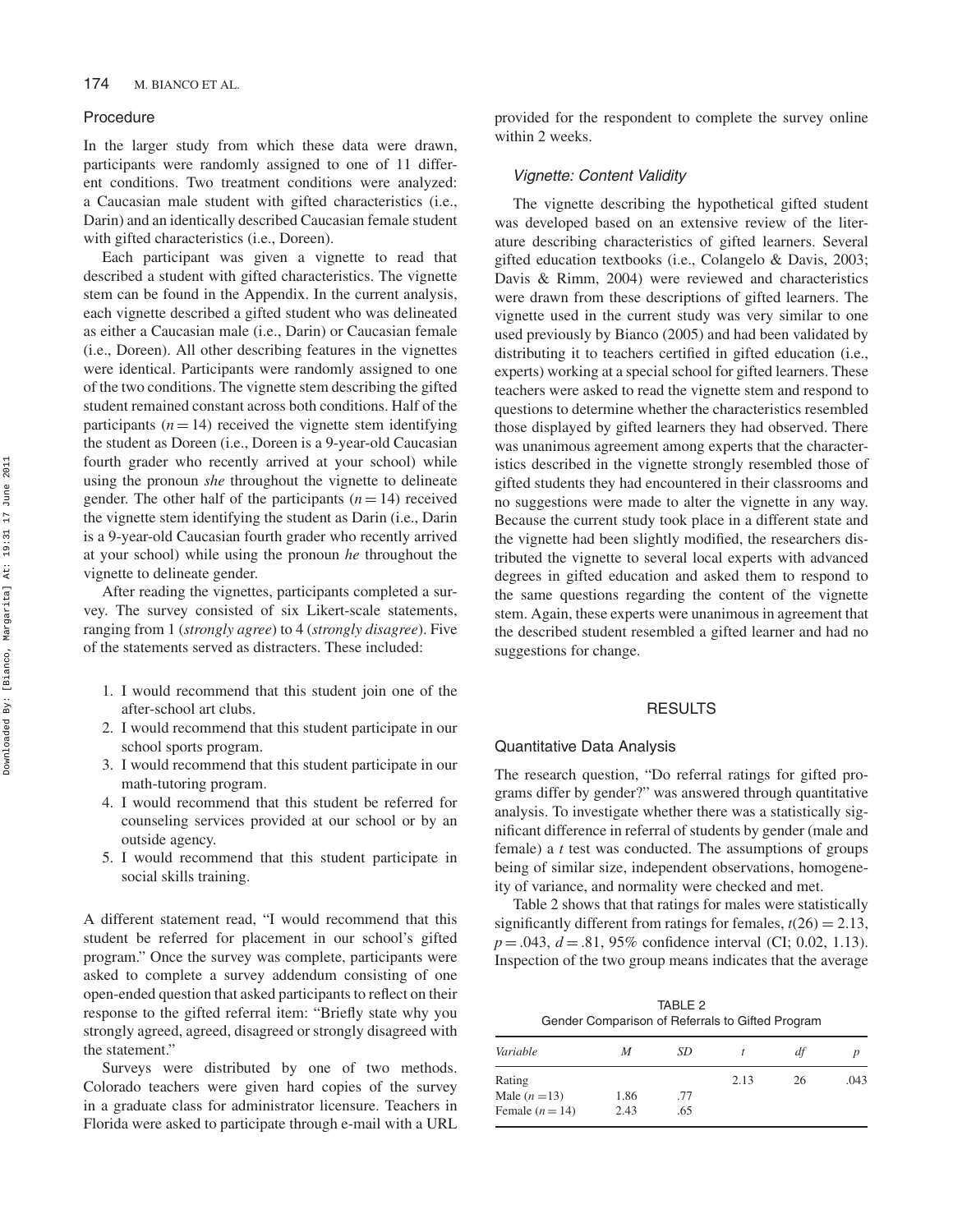rating for females is significantly higher than the rating for males. This indicates that males are more likely to be referred for gifted services than identically described females. The effect size,  $d = .81$ , is larger than typical (Cohen, 1988).

#### Qualitative Analysis

The qualitative portion of this study was designed to explore and understand the reasons why teachers would refer a student for gifted services or not, based on the students' gender. All participants were asked to complete an openended question that asked them to reflect on their response to the gifted referral question: "Briefly state why you strongly agreed, agreed, disagreed or strongly disagreed with the statement." These data were utilized for the qualitative analysis.

Constant comparative analysis (Glaser & Strauss, 1967) and classical content analysis (Berelson, 1952) were used to conduct the qualitative analysis. The constant comparison analysis was conducted by breaking down the data into meaning units, attaching codes to the meaning units, and then constructing themes from the codes. The classical content analysis was conducted by counting the number of times each code (identified through the constant comparison analysis) was utilized. The following codes were identified: (a) gifted characteristics, (b) deficit mentioned, (c) needs challenge, (d) need IQ data, (e) not gifted*/*does not have requisite skills, and (f) gifted and talented program would be detrimental to the student. The coding was conducted by two of the authors, with the initial interrater reliability found to be at 80% agreement. Codes were derived inductively by the first researcher and then used deductively by the second researcher. After discussion, the codes of "negative characteristics" and "deficit mentioned" were collapsed into "deficits mentioned." All data were coded again, with 87.5% agreement for interrater reliability. To better understand the results from the analysis, the results from the classical content analysis are presented by gender in Table 3.

## *Vignette Type: Female Student*

When the vignette specified the student as being a female, 54% of the participants agreed to refer the student for gifted and talented services. Most  $(n = 8)$  participants who agreed

TABLE 3 Classical Content Analysis Results by Gender

|                                                  | Female | Male |
|--------------------------------------------------|--------|------|
| Gifted characteristics                           | 8      |      |
| Needs challenge                                  |        |      |
| Need IO data                                     |        |      |
| Not gifted/does not have requisite skills        |        |      |
| Deficit mentioned                                |        |      |
| Gifted and talented program would be detrimental |        |      |

to referral discussed gifted characteristics as reasons to refer. Positive characteristics of the student that were mentioned most frequently included creative abilities, being imaginative, and needing challenge. For example, one participant stated, "She seems to be creative and imaginative but it seems like she is having difficulty reaching her potential in the traditional classroom." Interestingly, more than 16 comments were negative such as: "Her oppositional attitude combined with high ability but lower achievement can be indicative of a gifted student." One participant noted that the student had gifted and talented characteristics and agreed to refer the student for gifted services, but hesitated to strongly agree because no IQ data were given.

For participants who did not refer (46%), comments focused on the student's perceived negative characteristic, needing IQ data, deficits with interpersonal skills, and participants' beliefs concerning the negative impact of competitive environments in gifted and talented programs for girls. Even when some participants believed that the student would succeed in a gifted program, they chose not to refer. The following comment illustrates how participants believed the female in the vignette (Doreen) would succeed in a gifted program but did not refer based on assumptions of how gifted placement would negatively affect the student:

I only disagreed [with referring] because it seems this young girl is intelligent, creative, and a good critical thinker, however not necessarily a genius! I believe that she would succeed if placed there, but if she were to constantly be told that she is "gifted" it might intensify her already domineering and arrogant personality. Through sports and drama she'll have a chance to develop the social skills needed while learning the world does not revolve around her. [Teacher comment]

Most participants who did not agree to refer the student were clearly focused on identifying perceived negative characteristics and were keen to mention social aspects of placement in gifted and talented programs. Many participants noted how Doreen was not socially ready for a gifted learning environment as evidenced in the following comments: "Even though she has some of the higher levels of thinking skills, she does not demonstrate positive interpersonal relationships with her peers," and "she is not ready socially for the gifted program. It is very competitive and she would not be able to accept the criticism."

#### *Vignette Type: Male Student*

Of the 77% of the teachers who agreed to refer the male student  $(n = 10)$ , 7 focused on positive gifted characteristics such as: independence, taking initiative, creativity, academic achievement, being self-directed, and motivated. Many comments focused on the student's need to be challenged: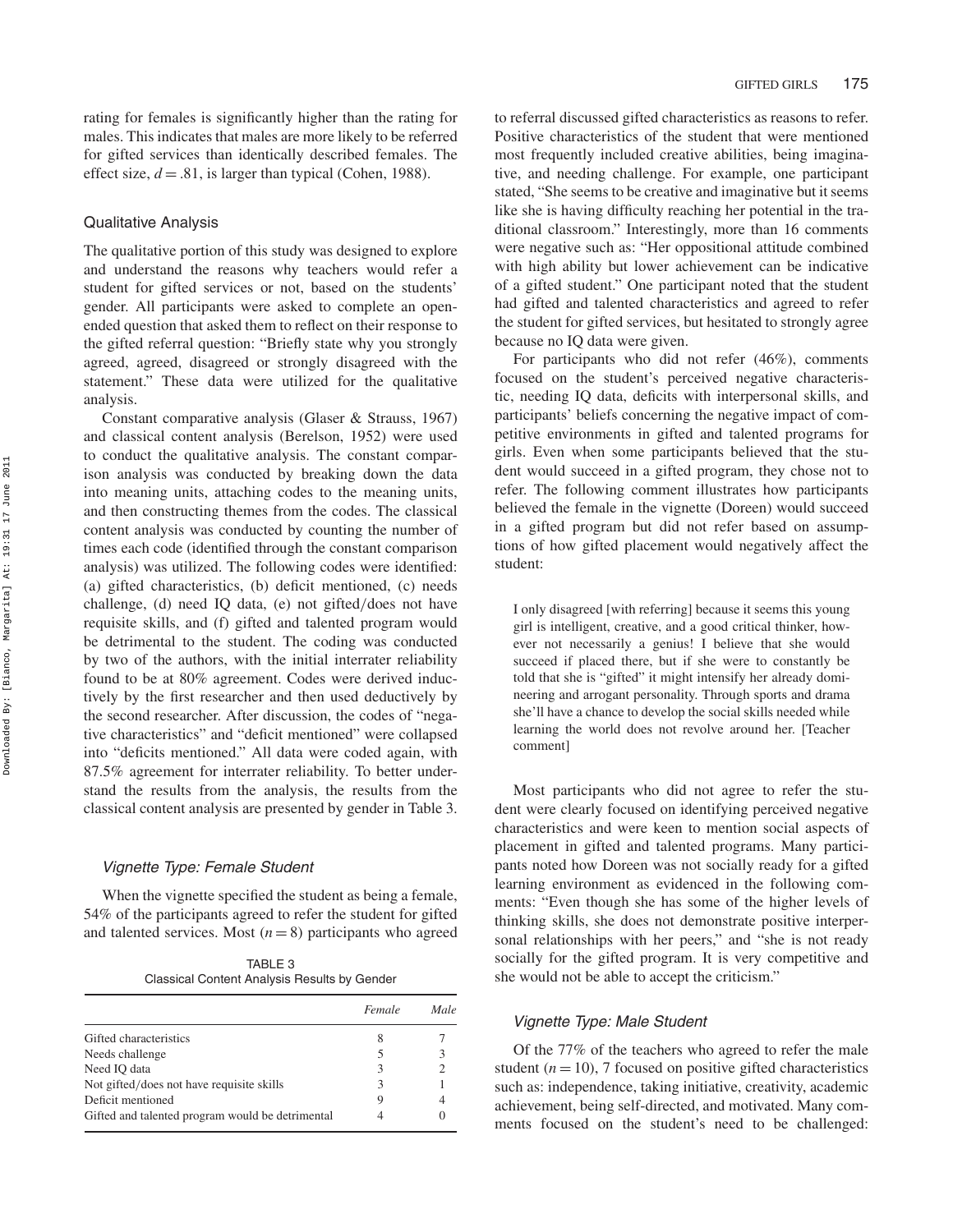"The student may not be challenged enough causing boredom and frustration, as well as lack of attention." Another participant stated, "It sounds to me like Darin is bored with his current placement. It is not challenging enough for him. He is smart, imaginative, self-directed, and needs more opportunities to be creative." Other comments highlighted Darin's strengths as reasons to refer: "He is committed to completing tasks, self-selected, self-directed, independent learner, prefer finding solutions independently—solves problems in unconventional ways." Another participant noted how Darin would succeed in a gifted program because "he is self-directed and motivated."

For the few teachers who did not agree to refer  $(n=3)$ , comments included needing IQ information and the student not being gifted. For example, one participant commented, "Disagree because his academic scores are average, it doesn't indicate above average (top 10%)."

## *Comparison of Male and Female Students*

When the comments for the male and female student were compared, there were profound differences. The participants' beliefs regarding the female student were expressed with descriptors focusing on negative characteristics such as oppositional behaviors, bossiness, self-critical, or arrogant and were seen as undesirable personality traits of the student; these were frequently cited as reasons to not refer the student for gifted programs. On the other hand, these same characteristics were considered a strength for the male student. This is depicted in the following quote:

His apparent lack of tolerance for such perspectives and reluctance to change procedures directed by others is indicative of individuals who are self-absorbed in their own perspectives. This has been displayed by highly recognized artistic individuals who often care not for the perceived "intrusion" of space created by others which they see as threatening to their freedom as an individual. [Teacher comment]

Furthermore, the female student was considered to be unprepared for the gifted and talented program due to perceived social incompetence. One participant stated, "Doreen needs to improve her social skills in an environment with a variety of learners in regular classroom. Placing Doreen in a gifted program will only reinforce some of her inappropriate behaviors towards her peers and teachers." Conversely, the comments regarding the male student did not address social readiness for gifted programs in any form. In fact, Darin was seen as needing to be challenged, independent, self-directed, and exhibiting leadership skills. Interestingly, Darin was never referred to as bossy or arrogant. Lastly, gifted programs were seen as too competitive and potentially detrimental environments for the female student, yet no such concern was expressed for the male student. The following comments illustrate this belief: "The competitive

environment in a school's gifted program will only promote Doreen's bossy attitude" and "It is a very competitive environment and she would not be able to accept the criticism at this point."

## **DISCUSSION**

The findings of this study clearly indicate that referral recommendations for gifted services were influenced by gender. Statistically significant differences were observed between educators who were randomly assigned to either the male or female vignette; educators assigned to read Darin's profile, the profile of the male student, were much more likely to refer him for gifted programs than were educators assigned to read Doreen's profile, the profile of the female student. Despite the fact that the vignettes described two students with identical characteristics, gender biases were evidenced in teachers' referral patterns, based on whether they believed the student to be male or female.

Gender biases were not only apparent in educators' referral rates—they were also evident in how each student was described and the reasons given for referral choices. The qualitative analysis uncovered striking gender differences in these areas. The discussion will be organized by the general themes that emerged from the qualitative analysis and contrasting teachers' responses by the gender group condition to which they were randomly assigned. First, we discuss the characteristics teachers identified to support their referral choice. Next we explore comments within the categories of teachers focusing on student deficits and not having either the requisite skills to be considered gifted or not having IQ data with which to make confident decisions. Lastly, we discuss the implications of these findings, particularly as they relate to teacher preparation and professional development in the areas of gifted education and gender equity.

## Characteristics to Support Referral Decisions

Teachers perceived students differently as illustrated in their dissimilar descriptions of Doreen and Darin. Doreen was frequently described in negative terms and viewed largely from a deficit perspective—even when teachers agreed to refer her for gifted services. For example, one teacher who strongly agreed to refer Doreen commented on her creativity and strong imagination but also mentioned "trouble with social skills and relating to others" as indicators of Doreen's giftedness. Although nothing in the vignette described the student as egotistical, teachers referred to Doreen as arrogant, bossy, domineering, oppositional, or other terms with similar connotations. Teachers who did not agree to refer Doreen frequently cited these negative descriptors as supporting evidence that Doreen was not gifted or not ready for gifted placement. Teachers were also concerned that Doreen lacked self-confidence and therefore would be intimidated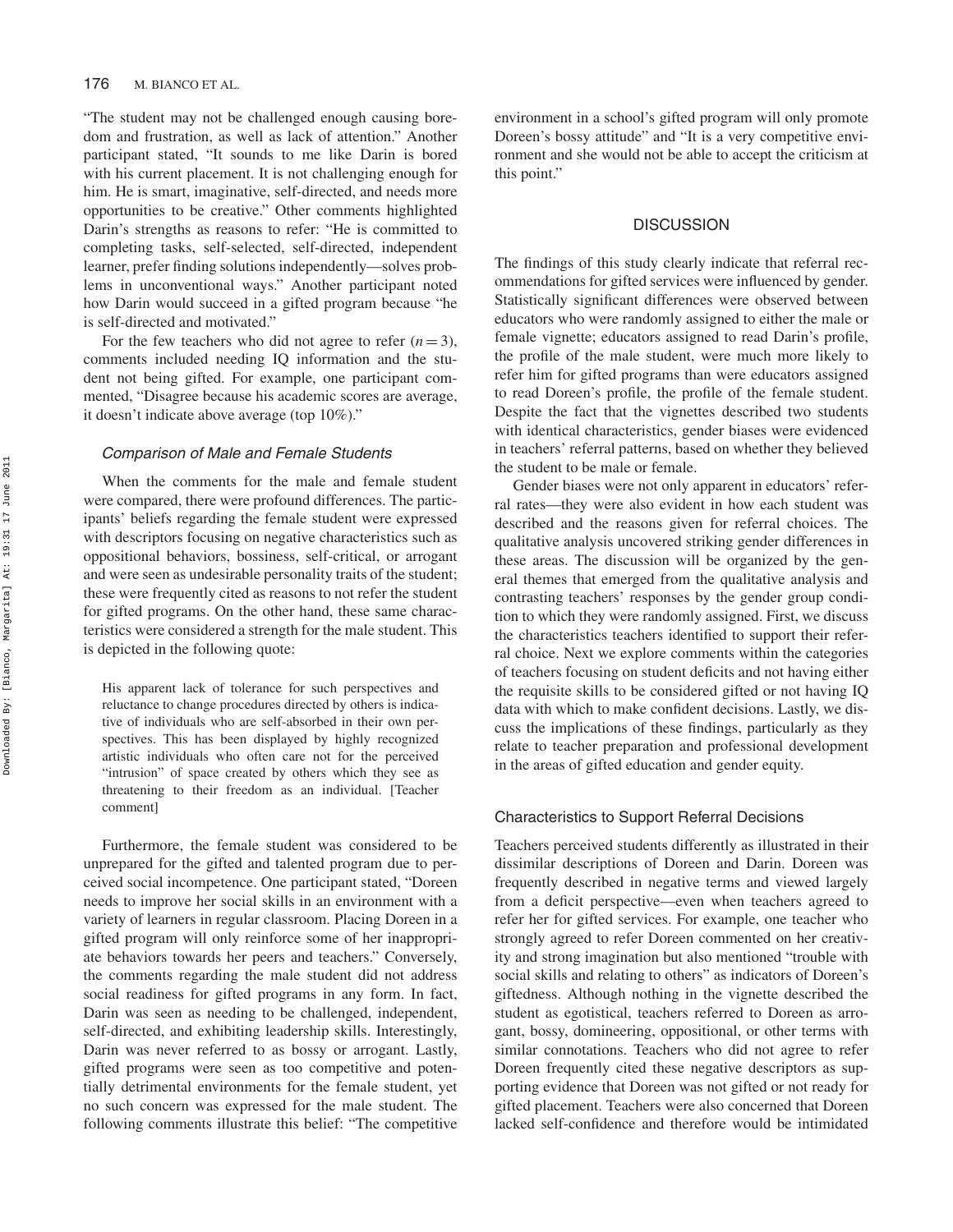by the challenge of a gifted classroom environment. As one teacher stated, gifted classes are "very competitive and she would not be able to accept the criticism."

On the other hand, Darin was seen as smart, imaginative, independent, in need of challenge, self-motivated, self-directed, and a leader. Teachers frequently commented on Darin's need to be challenged in order to keep him engaged. One teacher who strongly agreed to refer Darin stated, "It sounds to me like Darin is bored with his current placement. It is not challenging enough for him. He is smart, imaginative, self-directed, and needs more opportunities to be challenged." For Darin, teachers perceived a gifted program as something that would offer him the challenge he needed in order to be more successful. The few teachers who disagreed with referring Darin for gifted services  $(n=3)$  focused on his perceived lack of academic skills or lack of IQ data to support his giftedness: "It doesn't indicate above average (top 10%)."

Researchers have noted that teachers value individuality in boys and generally encourage male students to "try harder," whereas female students are often rewarded for their ability to get along with others and being cooperative (Lindley & Keithley, 1991). Perhaps teachers in this study perceived Darin as needing to try harder and believed that a gifted placement would allow him to do so. For Doreen, it appears her (perceived) lack of social skills inhibited teachers from referring her for gifted services.

An important finding from the qualitative analysis is that teachers believe that higher levels of social skills are more important for females than for males and that these social skills are requirements for success in gifted programs. This finding supports Peterson and Margolin's (1997) study in which they analyzed how teachers conceptualize giftedness. One finding from their study was that the types of relationships students have with their teachers influences teachers' referrals for gifted services. For example, teachers identified prosocial behaviors and the ability to communicate with students effectively as a potential indicator of giftedness. Yet, females generally are rewarded for being conformists and getting along with others (Lindley & Keithley, 1991). Thus, it is not surprising that in the current study teachers were reluctant to refer Doreen for gifted services because of a perceived lack of prosocial behavior.

Peterson and Margolin (1997) also found that teachers were less likely to refer students for gifted programming if they displayed negative social skills. Though social skills by gender were not explicitly discussed, some of the teacher comments in their study mirror comments made by participants in the current study. For example, in Peterson and Margolin's study, teachers focused on students' lack of social skills when questioning whether a student was gifted or not. Comments such as "she can be bossy" or "kind of arrogant" were given as part of the rationale for not identifying a female as gifted. In the current study, educators frequently

commented on Doreen's underdeveloped social skills (e.g., "she is not ready socially") as a reason to decline referral. Interestingly, as noted earlier, bossy and arrogant were also terms used to describe Doreen.

Many teachers in the current study felt that a gifted program would be detrimental for Doreen. Her perceived lack of social skills coupled with a concern that she would not succeed in a competitive environment apparently influenced teachers' referral decisions. Interestingly, however, these concerns were only present for Doreen. Previous studies demonstrate that behavioral expectations vary by gender (Underwood, Galenand, & Paquette, 2001); aggressive and physical behaviors are viewed as being more appropriate for boys and more passive behaviors are more socially acceptable for girls. When filtered through a gender lens, social competence (not typically included in definitions of giftedness) may in fact influence teachers' perceptions of giftedness.

One finding, which did not appear to be influenced by gender, was teachers' reluctance to nominate a student for gifted programs without having IQ data on which to rely. Teachers frequently wanted IQ data to help them determine whether or not the student was indeed gifted. These findings are consistent with the literature on how giftedness is narrowly perceived by some teachers (Bianco, 2005). Although *giftedness* is operationally defined by states and local districts in a variety of ways, rigid and narrow definitions of intelligence, coupled with an overreliance on IQ for entry into gifted programs, has contributed to the continued underrepresentation of gifted learners from diverse populations (i.e., students with disabilities, racially and ethnically diverse learners). For example, the most frequently cited reason for homogeneous populations in gifted services is the use of a single criterion or reliance on IQ tests for admittance to gifted programming (Callahan, 2005). Based on the results of this study and from previous research, teachers and other school personnel would benefit greatly from professional development related to a broader, multidimensional view of giftedness.

#### Limitations

Several limitations need to be taken into consideration when interpreting the results of this study. First, the data collection via the Internet probably decreased our sample size because it was not easy for respondents to not participate in the study. Second, our sample was not a random sample. Third, the vignette, although a powerful tool for eliciting responses from participants, is not the same as interacting with a student and having to make educational decisions for the student. In sum, teachers were asked to make referral decisions under contrived conditions with limited information. If the vignette had included more descriptive information regarding the student, the respondents may have answered differently.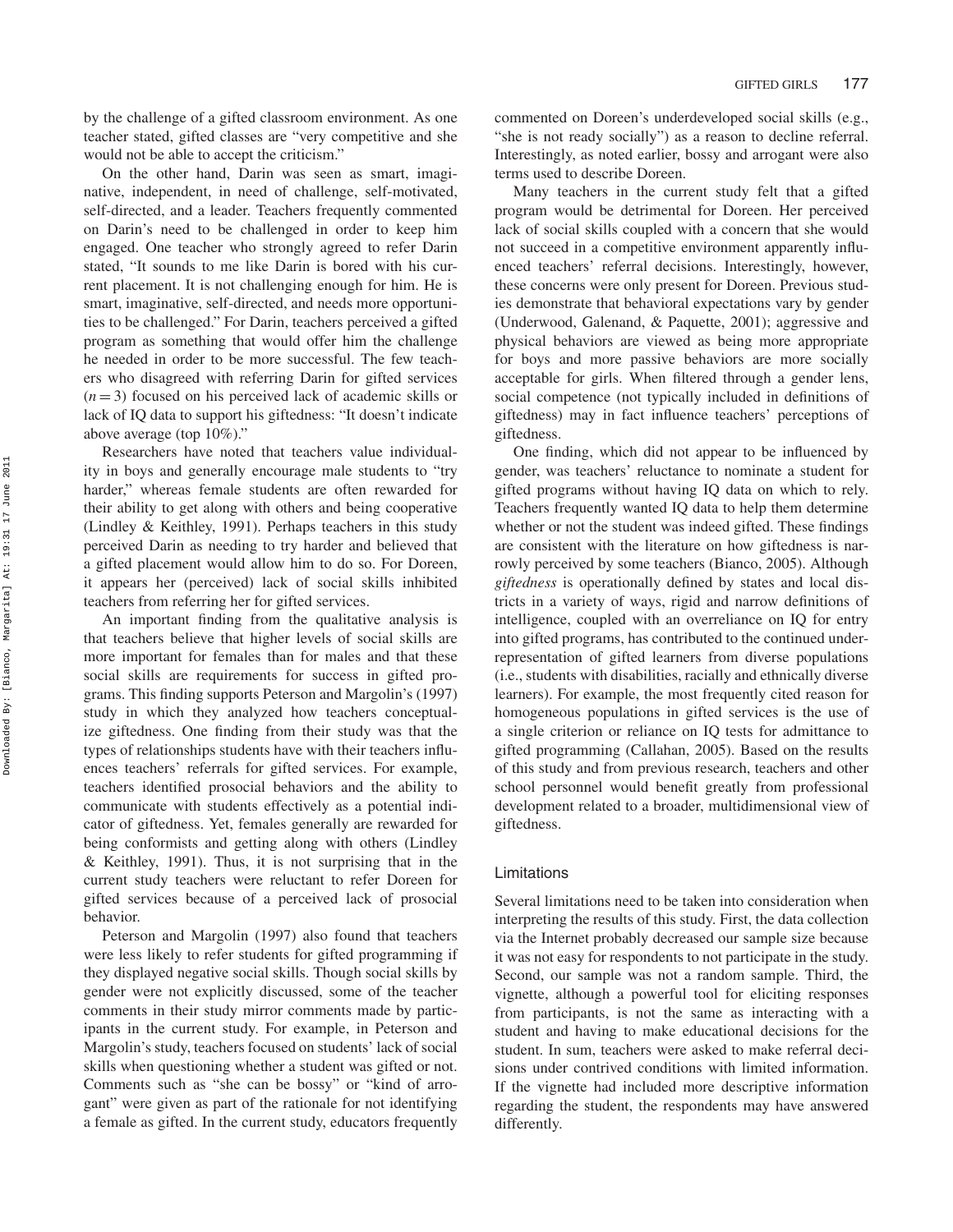#### Implications for Practice

The findings from the current study present essential implications for practice, specifically for preservice teacher preparation at the college and university level as well as in-service professional development. Based on the results, information concerning gifted learners and gender equity should be part of every teacher's training. Currently, preservice teacher preparation does not adequately prepare teachers to identify or serve gifted students (Davis & Rimm, 2004; Starko, 2008) or provide information regarding gender equity (Campbell & Sanders, 1997; Wellesley College Center for Research on Women, 1992). Based on the results of this study, both of these areas require urgent attention.

Currently, most gifted students (whether they have been identified as gifted or not) spend a majority of their time in a general-education classroom (Starko, 2008); however, general-education teachers do not have the skills or knowledge base to recognize or serve gifted students (Croft, 2003; Starko). In a recent report by the National Association of Gifted Children (2007), only four states (Kansas, Montana, Oregon, and Virginia) currently require gifted and talented training as part of their initial teacher preparatory programs. Furthermore, undergraduate-education majors generally are required to take only one special education course (e.g., Exceptional Learner), which may include discussion from one chapter devoted to the gifted learner (Clinkenbeard & Kolloff, 2001; Davison, 1996). If this chapter is covered in the course, these classroom teachers would receive approximately 2–3 hours of discussion specifically addressing gifted learners (Chamberlin & Moore, 2006). This lack of attention to the nature and needs of gifted learners seemingly translates into teachers' misconceptions regarding the globally gifted learner with an IQ of 130 or above. The belief that gifted students must have intelligence quotients above 130 and excel in all areas creates barriers for the identification of students who, despite demonstrating gifted abilities in some areas, do not meet teachers' expectations and therefore go unrecognized and unidentified as gifted (Baldwin, 1999; Silverman, 2003; Swesson, 1994). Unfortunately, too few classroom teachers understand how to recognize the characteristics of gifted learners (Croft). This seems evident in the current study, particularly as it relates to gender biases and gifted girls.

Gender stereotypes and biases create inequities in the classroom, which in turn restrict students from reaching their full potential. In order to maximize the achievement of gifted girls, teachers and other school professionals need to be aware of their own biases that inhibit students from accessing the services they need. In other words, teachers need to be aware of their own gender biases as they consider which students they choose to nominate for gifted services. Teacher educators spend little time teaching about gender equity or sharing strategies on how to counteract gender bias (Campbell & Sanders, 1997). According to D. Sadker (2000), we "do little to prepare teachers to 'see' the subtle, unintentional, but damaging gender bias that characterizes classrooms" (p. 80). Sadker further reminded us that although gender bias is less prevalent today and we have made tremendous gains with regard to girls' access to courses and careers, the effect of gender bias is "no less virulent" (p. 80). Fortunately, however, recent research illustrates that once teachers have even minimal training in gender equity, gender bias in classrooms can be significantly reduced. According to Kloosterman and Suranna (2003), there is evidence that once individuals are given the opportunity to examine and "become aware and question stereotypical socio-cultural gender differences, positive results can certainly be observed" (p. 99).

Teachers would benefit from training that includes a multidimensional view of giftedness, including characteristics and needs of gifted students, with intentional focus on the needs of gifted girls. Despite a longstanding call for all educators to have specific training in gifted education (Johnsen, VanTassel-Baska, & Robinson, 2008), the reality of including additional coursework to already crowded licensure requirements seems challenging. If an additional course cannot be added to already overburdened requirements, then teacher educators in all disciplines (special education, general education, English as a second language, etc.) should consider infusing gifted education and gender equity topics in their courses through readings, assignments, field experiences, and discussions (see Clinkenbeard & Kolloff, 2001, for examples of infusing gifted education). Fortunately, with the recent update to the federal Higher Education Act (formally H.R. 4137: College Opportunity and Affordability Act of 2008), institutions receiving Title II Teacher Quality Partnership Grants for prebaccalaureate teacher preparation must ensure that the new teachers are able to meet the learning needs of gifted and talented students.

State departments of education and local school districts are encouraged to offer professional development opportunities and develop practitioner-friendly guidebooks focusing on gifted education and gender equity. Such materials and training can help teachers understand how their biases inhibit students (boys and girls) from reaching their maximum potential. Hopefully this type of training will result in equitable opportunities for students to participate in gifted programs.

The results of this study provide some key insights into the potential biases that teachers may have when referring girls for gifted programming. Although teacher participants were given the same hypothetical vignette where gender was the only differing variable, teachers were more likely to refer boys for gifted programming than girls. This indicates that additional training at the preservice and in-service level are warranted regarding promoting awareness of potential biases and increasing equity in referral and assessment practices. Furthermore, teacher training programs need to infuse course content related to gifted students and programming as well as promote the reduction of disproportional representation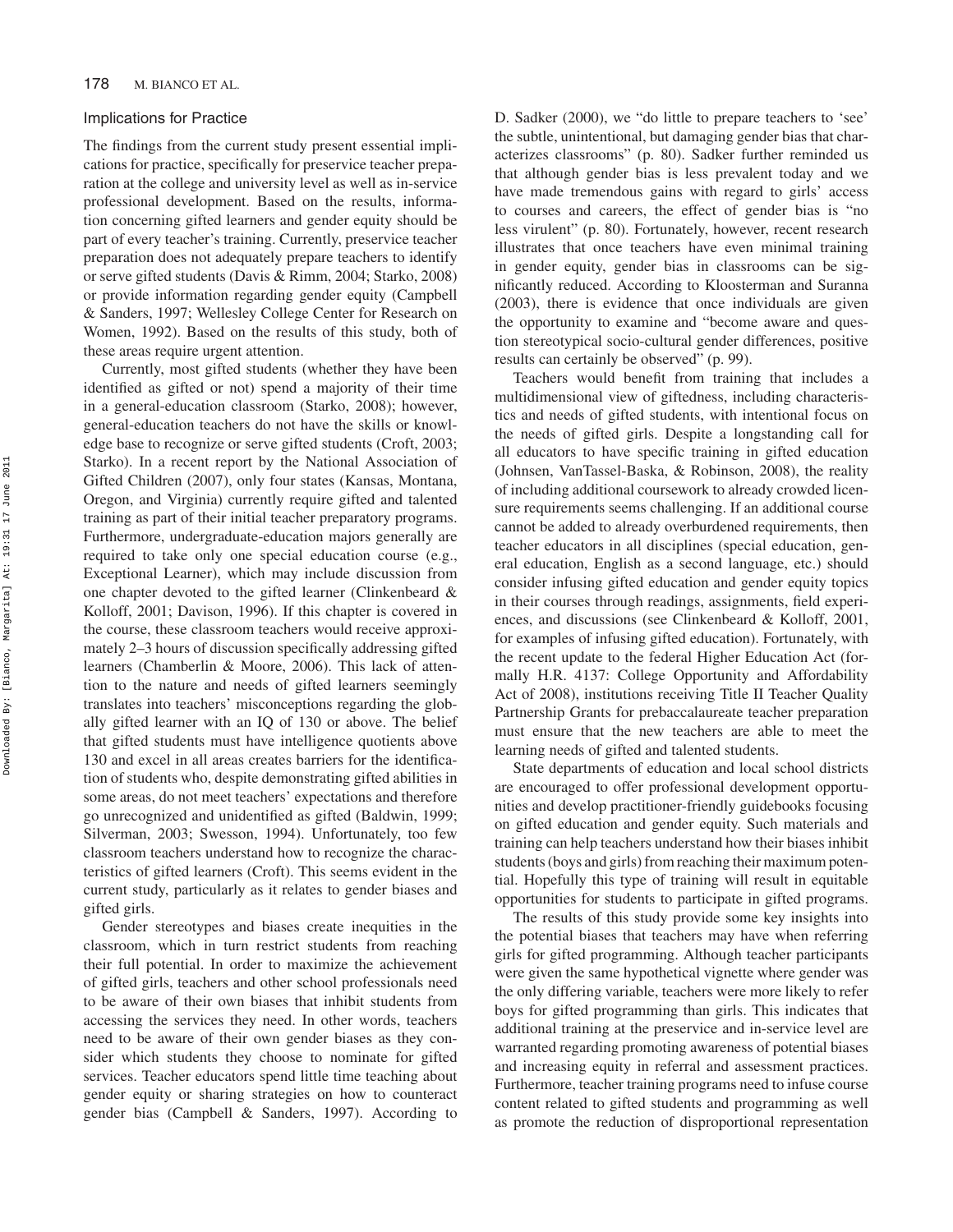not only across gender but for all underrepresented groups in gifted education.

## REFERENCES

- Baker, D. (1986). Gender differences in classroom interactions in secondary science. *Journal of Classroom Interaction*, *22*, 212–218.
- Baldwin, A. Y. (1999). Learning disability: The mysterious mask—The USA perspective. In A. Y. Baldwin & W. Vialle (Eds.), *The many faces of giftedness* (pp. 103–134). Belmont, CA: Wadsworth.
- Berelson, B. (1952). *Content analysis in communicative research*. New York, NY: Free Press.
- Bianco, M. (2005). The effects of disability labels on special and general education teachers' referrals for gifted program. *Learning Disability Quarterly*, *28*(4), 285–293.
- Bianco, M., & Leech, N. (2010). Effects of teacher preparation and disability labels on gifted referrals. *Teacher Education Special Education*, *33*(4), 319–334.
- Callahan, C. M. (2005). Identifying gifted students from underrepresented populations. *Theory Into Practice*, *44*, 98–104.
- Campbell, P. B., & Sanders, J. (1997). Uniformed but interested: Findings of a national survey on gender equity in preservice teacher education. *Journal of Teacher Education*, *48*, 69–75.
- Chamberlin, S. A., & Moore, A. D. (2006). Cognizance of gifted education among elementary-education professors from MCREL member states. *Roeper Review*, *29*, 49–54.
- Clinkenbeard, P. R., & Kolloff, P. B. (2001). Ten suggestions for including gifted education in preservice teacher education. *The Teacher Educator*, *36*, 214–218.
- Cohen, J. (1988). *Statistical power analysis for the behavioral sciences* (2nd ed.). Hillsdale, NJ: Erlbaum.
- Colangelo, N., & Davis, G.A. (2003). *Handbook of gifted education*. Boston, MA: Pearson Education.
- Coleman, M.R., Gallagher, J.J., & Foster, A. (1994). *Updated report on state policies related to the identification of gifted students*. Chapel Hill, NC: University of North Carolina.
- Cooley, D., Chauvin, J. C., & Karnes, F. A. (1984). Gifted females: A comparison of attitudes by male and female teachers. *Roeper Review*, *6*, 164–167.
- Croft, L. (2003). Teachers of the gifted: Gifted teachers. In N. Colangelo & G. A. Davis (Eds.), *Handbook of gifted education* (3rd ed., pp. 558–571). Boston, MA: Pearson Education.
- Davis, G. A., & Rimm, S. B. (2004). *Education of the gifted and talented* (5th ed.). Needham Heights, MA: Allyn & Bacon.
- Davison, J. (1996). Meeting state mandates for gifted and talented: Iowa teacher preparation programs. *Roeper Review*, *19*, 41.
- Donovan, M. S., & Cross, C. T. (Eds.). (2002). *Minority students in special and gifted education*. Washington, DC: National Academy Press.
- Fleming, P. M. (2000). Three decades of educational progress (and continuing barriers) for women and girls. *Equity & Excellence in Education*, *33*(1), 74–79.
- Ford, D. Y. (1996). *Reversing underachievement among gifted Black students: Promising practices and programs*. New York, NY: Teachers College Press.
- Ford, D. Y., & Grantham, T. C. (2003). Providing access for culturally diverse gifted students: From deficit to dynamic thinking. *Theory Into Practice*, *42*, 217–225.
- Ford, D. Y., Grantham, T. C., & Whiting, G. W. (2008). Culturally and linguistically diverse students in gifted education: Recruitment and retention issues. *Exceptional Children*, *74*, 289–306.
- Fox, L., & Soller, J. (2007). Gender equity for gifted students. In S. Klein, C. Kramare, B. Richardson, L. Fox, & D. Pollard (Eds.), *Handbook for achieving gender equity through education* (pp. 573–582). London, England: Taylor & Francis.
- Gagné, F. (1994). Are teachers really poor talent detectors? Comments on Pegnato and Birch's (1959) study of the effectiveness and efficiency of various identification techniques. *Gifted Child Quarterly*, *38*, 124–126.
- Gear, G. H. (1978). Effects of training on teachers' accuracy in the identification of gifted children. *Gifted Child Quarterly*, *22*, 90–97.
- Glaser, B. G., & Strauss, A. L. (1967). *The discovery of grounded theory: Strategies for qualitative research*. Chicago, IL: Aldine.
- Hallahan, D. P., Kauffman, J. M., & Pullen, P. C. (2009). *Exceptional learners* (11th ed.). Needham Heights, MA: Allyn & Bacon.
- Higher Education Opportunity Act of 2008, Pub. L. No. 110–315 § 201 (2008).
- Hoge, R. D., & Cudmore, L. (1986). The use of teacher-judgment measures in the identification of gifted pupils. *Teaching and Teacher Education*, *2*, 181–196.
- Johnsen, S., VanTassel-Baska, J., & Robinson, A. (2008). *Using the national gifted education standards for university teacher preparation programs*. Thousand Oaks, CA: Corwin Press.
- Kerr, B. A. (1991). Educating gifted girls. In N. Colangelo & G. A. Davis (Eds.), *Handbook of gifted education* (pp. 402–415). Boston, MA: Allyn & Bacon.
- Kerr, B. A. (2000). Gifted girls and young women. In K. A. Heller, F. J. M. Mönks, R. J. Sternberg, & R. F. Subotnik (Eds.), *International handbook of giftedness and talent* (pp. 649–658). New York, NY: Elsevier Science.
- Kloosterman, V., & Suranna, K. (2003). Gifted and talented females. In J. Castellano (Ed.), *Special populations in gifted education* (pp. 97–109). Boston, MA: Allyn & Bacon.
- Leech, N. L., & Onwuegbuzie, A. J. (2009). A typology of mixed methods research designs. *Quality and Quantity: International Journal of Methodology*, *43*, 265–275.
- Lindley, H. A., & Keithley, M. E. (1991). Gender expectations and student achievement. *Roeper Review*, *13*, 213–215.
- McBee, M. T. (2006). A descriptive analysis of referral sources for gifted identification screening by race and socioeconomic status. *Journal of Secondary Gifted Education*, *17*, 103–111.
- Minner, S. (1989). Initial referral recommendations of teachers toward gifted students with behavioral problems. *Roeper Review*, *12*, 78–80.
- Minner, S. (1990). Teacher evaluation of case descriptions of LD gifted children. *Gifted Child Quarterly*, *34*, 37–39.
- Minner, S. M., Prater, G. M., Bloodworth, H., & Walker, S. (1987). Referral and placement recommendations of teachers toward gifted handicapped children. *Roeper Review, 9*, 247–249.
- National Association of Gifted Children. (2007). *State of states in gifted education*. Washington, DC: Author.
- Neu, T. W., & Weinfeld, R. (2007). *Helping boys succeed in school: A practical guide for parents and teachers*. Waco, TX: Prufrock Press.
- Pegnato, C. W., & Birch, J. W. (1959). Locating gifted junior high school students: A comparison of methods. *Exceptional Children*, *25*, 300–304.
- Peterson, J. S., & Margolin, L. (1997). Naming gifted children: An example of unintended "reproduction." *Journal for the Education of the Gifted*, *21*, 83–100.
- Powell, T., & Siegle, D. (2000). Teacher bias in indentifying gifted and talented students. *The National Research Center on the Gifted and Talented Newsletter*, *Spring*, 13–15.
- Reis, S. M. (1991). The need for clarification in research designed to examine gender differences in achievement and accomplishment. *Roeper Review*, *13*, 193–198.
- Reis, S. M., & Callahan, C. (1996). My boyfriend, my girlfriend, or me: The dilemma of talented teenaged girls. *Journal of Secondary Gifted Education*, *7*, 34–36.
- Richert, E. S. (1997). Excellence with equity in identification and programming. In N. Colangelo & G.A. Davis (Eds.), *Handbook of gifted education* (2nd ed., pp. 75–88). Needham Heights, MA: Allyn & Bacon.
- Robinson, A., Shore, B. M., & Enersen, D. L. (2007). *Best practices in gifted education: An evidence-based guide*. Waco, TX: Prufrock Press.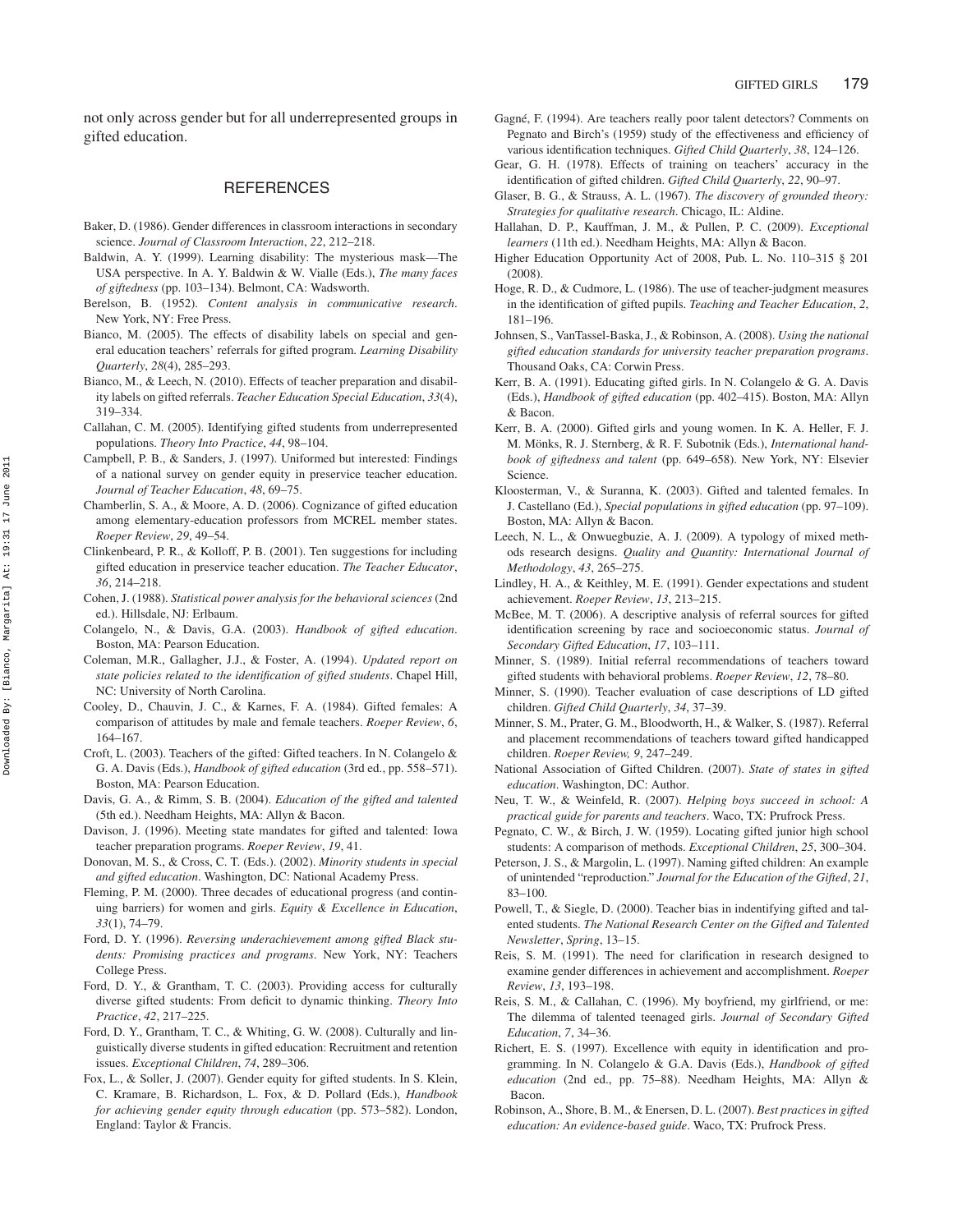#### 180 M. BIANCO ET AL.

- Sadker, D. (2000). Gender equity: Still knocking at the classroom door. *Equity & Excellence in Education*, *33*, 80–83.
- Sadker, D., & Zittleman, K. (2005). Closing the gender gap—Again! *Principle Magazine*, *84*(4), 19–22.
- Sadker, M., & Sadker, D. (1994). *Failing at fairness: How our schools cheat girls*. New York, NY: Touchstone Press.
- Schroth, S. T., & Jefler, J. A. (2008). Identifying gifted students: Educator beliefs regarding various policies, processes, and procedures. *Journal for the Education of the Gifted*, *32*, 155–179.
- Siegle, D. (2001). Overcoming bias in gifted and talented referrals. *Gifted Education Communicator*, *32*(2), 22–25.
- Siegle, D., & Reis, S. (1998). Gender differences in teacher and student perceptions of gifted students' ability and effort. *Gifted Child Quarterly*, *42*, 39–47.
- Silverman, L. K. (2003). Gifted children with learning disabilities. In N. Colangelo & G.A. Davis (Eds.), *Handbook of gifted education* (3rd ed., pp. 533–543). Needham Heights, MA: Allyn & Bacon.
- Starko, A. J. (2008). Teacher preparation. In J. A. Plucker & C. M. Callahan (Eds.), *Critical issues and practices in gifted education* (pp. 681–694). Waco, TX: Prufrock Press.
- Swesson, K. (1994). Helping the gifted*/*learning disabled: Understanding the special needs of the "twice exceptional". *Gifted Child Today*, *17*(15), 24–26.
- Tobin, K., & Garmett, P. (1987). Gender related differences in science activities. *Science Education*, *71*, 91–103.
- Underwood, M., Galenand, B., & Paquette, J. (2001). Top ten challenges for understanding gender and aggression in children: Why can't we all just get along? *Social Development*, *10*, 248–266.
- Valdés, G. (2003). *Expanding definitions of giftedness*. Mahwah, NJ: Lawrence Erlbaum.
- Wellesley College Center for Research on Women. (1992). *How schools shortchange girls: A study of major findings on girls and education* (AAUW Report). Washington, DC: American Association of University Women Educational Foundation.

## APPENDIX

Vignette stem used in the study.

A.K., a fourth-grade student, is currently attending your school.

A.K. has been described as intense, inquisitive, energetic, and imaginative.

A.K. is committed to completing tasks that are selfselected and self-directed.

This student is an independent learner often preferring unstructured, independent tasks to teacher-directed or cooperative group activities. A.K. prefers finding solutions to problems independently and in sometimes unconventional ways.

A.K. is extremely sensitive to criticism (self-imposed and by others). This student is very self-critical and becomes easily frustrated and angry when mistakes are made or there is pressure for completing work within a deadline.

This student has many interests, particularly around themes of investigating UFOs and life on other planets. Given the opportunity, A.K. could spend hours investigating this line of interest.

Teachers have noted that A.K. dislikes and resists most routine practice tasks such as math drills, spelling tests, handwriting practices, and any copy tasks.

Overall, A.K.'s language arts scores reflect above-gradelevel achievement in reading and writing. A.K.'s reading skills are well above grade level. This student enjoys reading most anything on topics of interest including science and science fiction but dislikes and resists suggestions to expand reading to other areas.

Though A.K. enjoys math and has a very good grasp of mathematical concepts, many careless computation errors are made, especially when attempts are made at working too quickly. Recent scores on achievement tests reflect gradelevel achievement in mathematics; however, classroom performance is lower than one would expect.

Socially, A.K. has a few close friends and is generally accepted by peers. A.K.'s friends enjoy hearing about the most recent UFO findings and are intrigued by this child's vivid imagination. Problems surface when A.K. dominates activities or becomes argumentative and spirited when challenged by peers or adults. Though this problem has surfaced in the classroom and on the playground, it is most frequently observed during competitive activities (e.g., spelling bees, sports). This can sometimes be a problem for A.K., friends, and teachers.



AUTHOR BIOS

**Margarita Bianco**, EdD, is an assistant professor of special education in the School of Education and Human Development at the University of Colorado–Denver. Her research interests include gifted students from underrepresented populations including twice-exceptional learners and students from culturally and linguistically diverse backgrounds. Dr. Bianco received the 2004 Outstanding Researcher Award by the Council for Learning Disabilities for her research on the effects of disability labels on teachers' recommendations for gifted programs. E-mail: Margarita.Bianco@ucdenver.edu